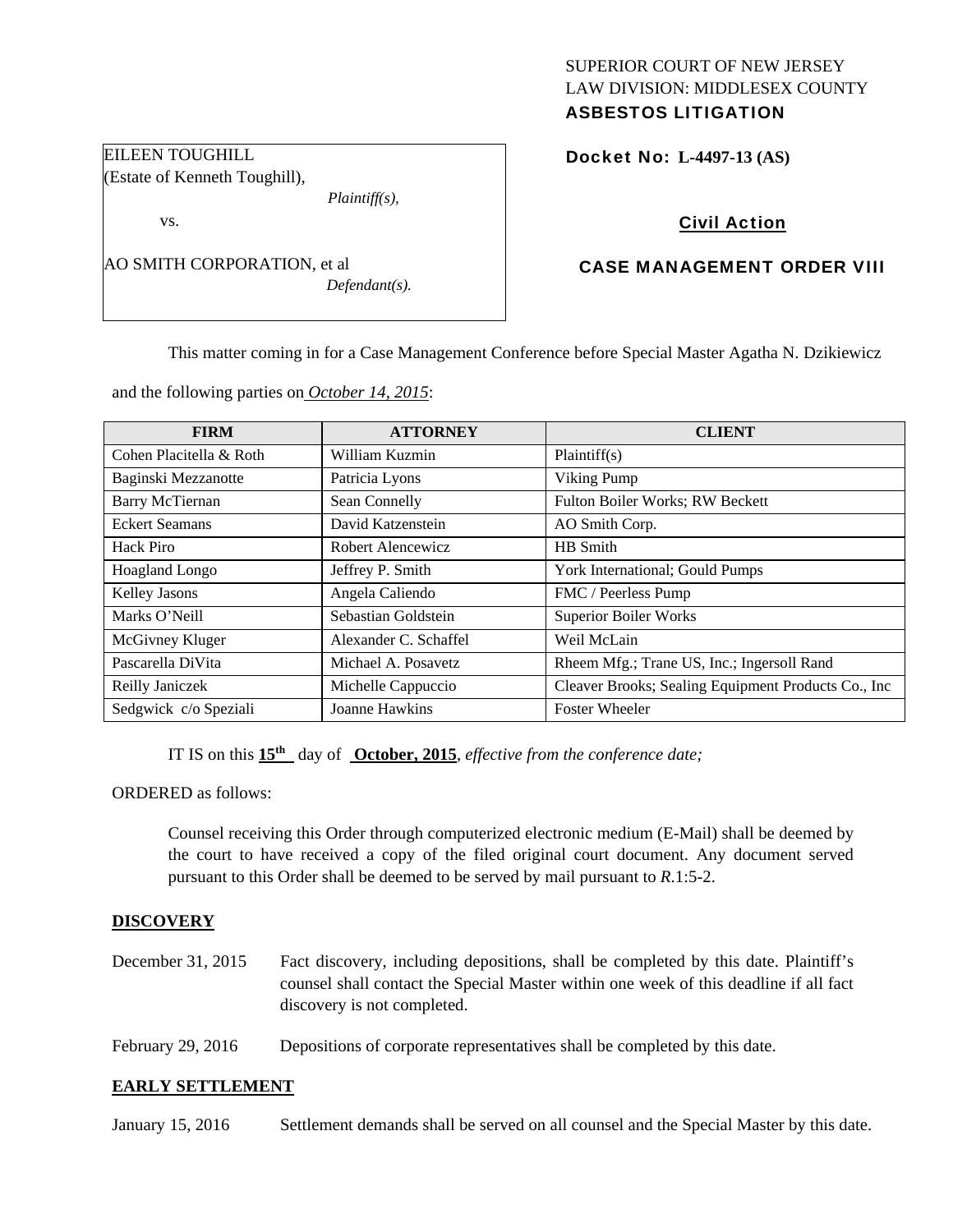# **SUMMARY JUDGMENT MOTION PRACTICE**

| March 4, 2016  | Plaintiff's counsel shall advise, in writing, of intent not to oppose motions by this date. |
|----------------|---------------------------------------------------------------------------------------------|
| March 18, 2016 | Summary judgment motions shall be filed no later than this date.                            |
| April 15, 2016 | Last return date for summary judgment motions.                                              |

#### **MEDICAL DEFENSE**

| December 31, 2015 | Plaintiff shall serve medical expert reports by this date. |  |
|-------------------|------------------------------------------------------------|--|
|                   |                                                            |  |

December 31, 2015 Upon request by defense counsel, plaintiff is to arrange for the transfer of pathology specimens and x-rays, if any, by this date.

June 17, 2016 Defendants shall identify its medical experts and serve medical reports, if any, by this date. **In addition, defendants shall notify plaintiff's counsel (as well as all counsel of record) of a joinder in an expert medical defense by this date.** 

### **LIABILITY EXPERT REPORTS**

May 16, 2016 Plaintiff shall identify its liability experts and serve liability expert reports or a certified expert statement by this date or waive any opportunity to rely on liability expert testimony.

June 17, 2016 Defendants shall identify its liability experts and serve liability expert reports, if any, by this date or waive any opportunity to rely on liability expert testimony.

#### **ECONOMIST EXPERT REPORTS**

- May 16, 2016 Plaintiff shall identify its expert economists and serve expert economist report(s), if any, by this date or waive any opportunity to rely on economic expert testimony.
- June 17, 2016 Defendants shall identify its expert economists and serve expert economist report(s), if any, by this date or waive any opportunity to rely on economic expert testimony.

#### **EXPERT DEPOSITIONS**

July 1, 2016 Expert depositions shall be completed by this date. To the extent that plaintiff and defendant generic experts have been deposed before, the parties seeking that deposition in this case must file an application before the Special Master and demonstrate the necessity for that deposition. To the extent possible, documents requested in a deposition notice directed to an expert shall be produced three days in advance of the expert deposition. The expert shall not be required to produce documents that are readily accessible in the public domain.

#### **PRE-TRIAL AND TRIAL**

February 3, 2016 The settlement conference previously scheduled on this date is **cancelled**.

\_\_\_\_\_\_\_\_\_\_\_\_\_\_\_\_\_\_\_\_\_\_\_\_\_\_\_\_\_\_\_\_\_\_\_\_\_\_\_\_\_\_\_\_\_\_\_\_\_\_\_\_\_\_\_\_\_\_\_\_\_\_\_\_\_\_\_\_\_\_\_\_\_\_\_\_\_\_\_\_\_\_\_\_\_\_\_\_\_\_\_\_\_\_\_\_\_\_\_\_\_\_\_\_\_\_\_\_\_\_